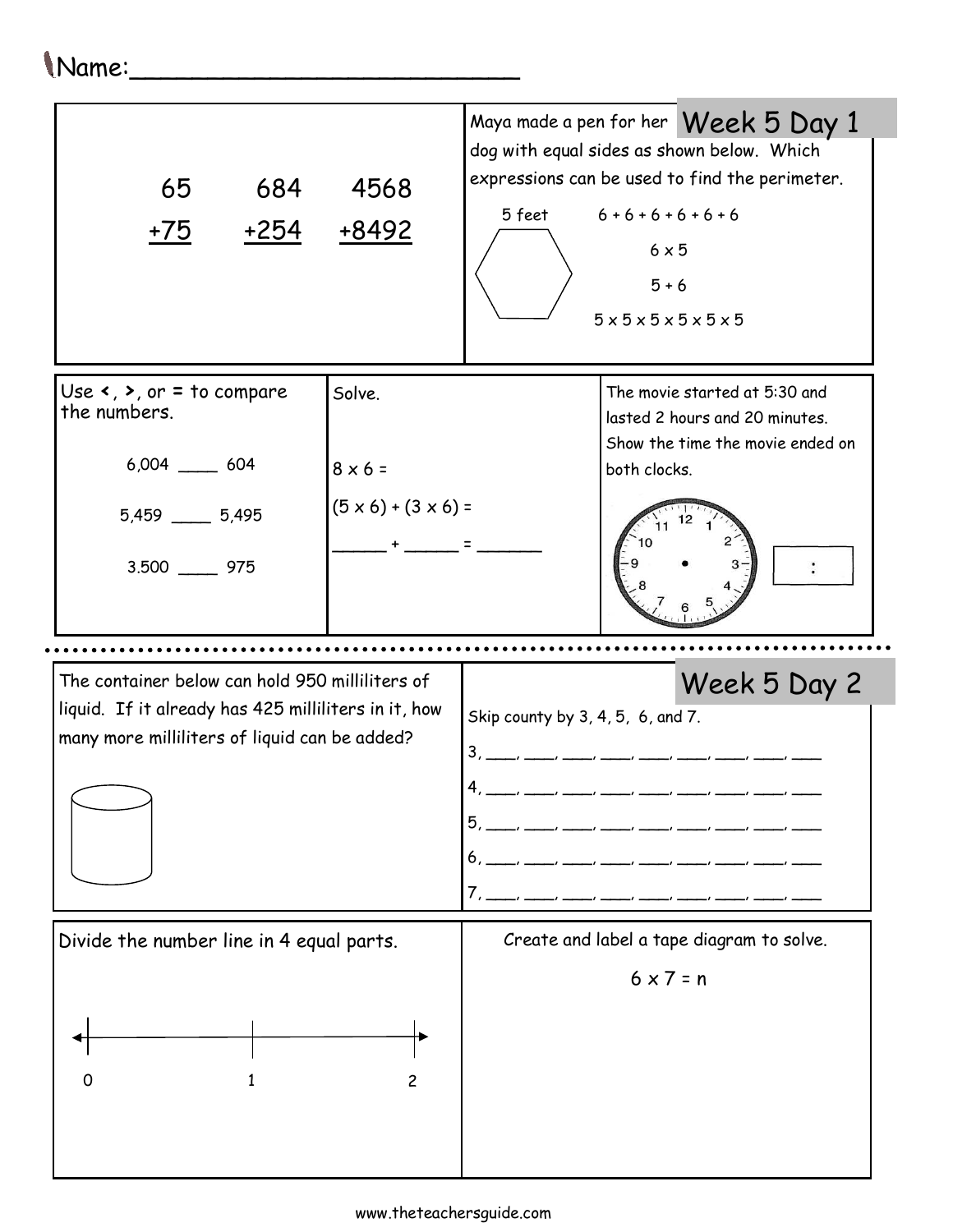## Name:\_\_\_\_\_\_\_\_\_\_\_\_\_\_\_\_\_\_\_\_\_\_\_\_\_



Draw a number line that is 8 centimeters in length. Draw a ray that is 6 centimeters in length. Draw a line segment that is 3 centimeters in length.